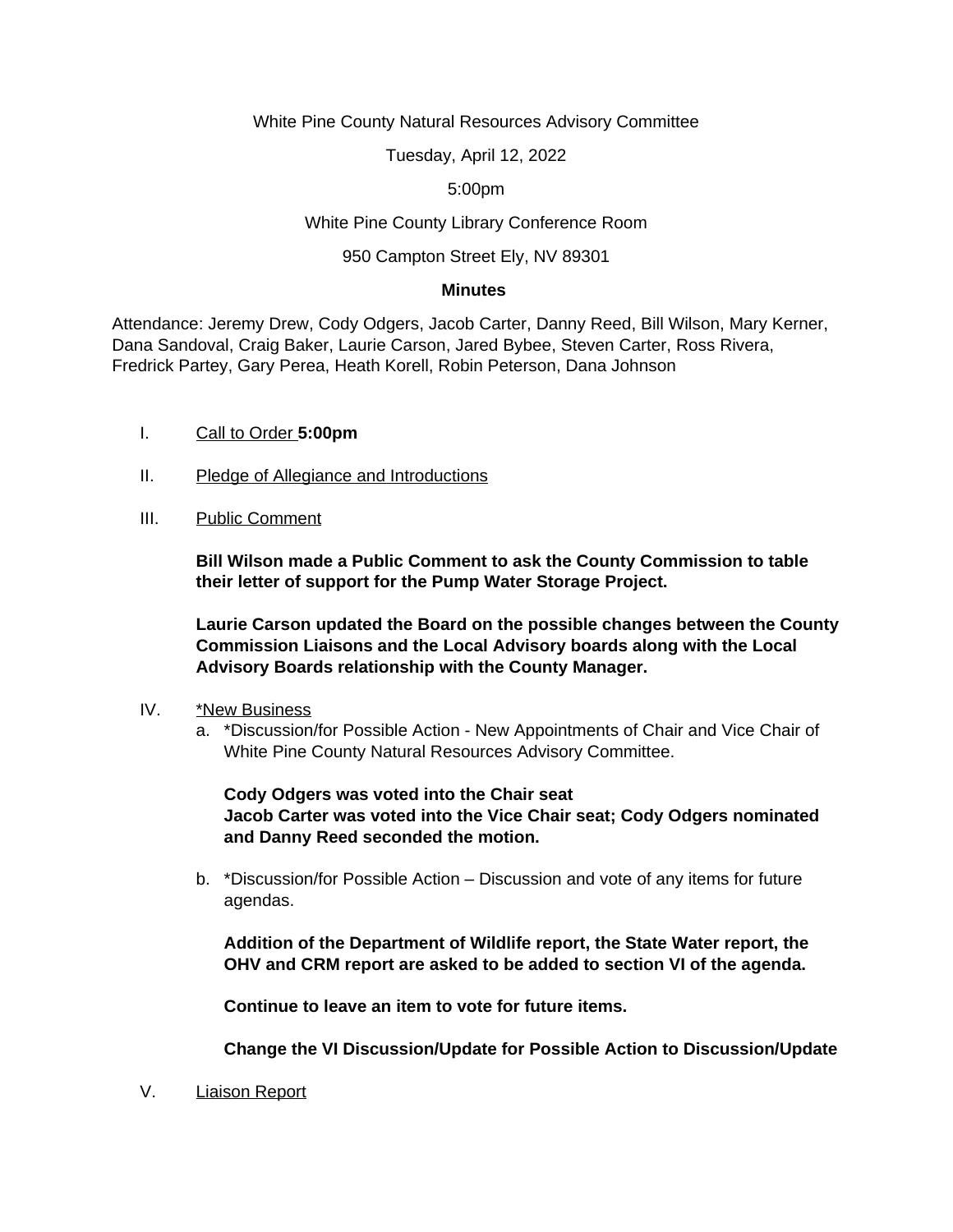**Lori Carson gave an update on a letter for the County Commission to submit for the support of the Water Pump Storage Project. She also gave an update on the possible changes between the County Manager, Commission Liaison and all the Advisory Committees. Lori expressed that she would be encouraging the involvement between the County Commission and the County Advisory Boards.** 

# VI. \*Discussion/Update for Possible Action

**a.** \*Update/Discussion/for Possible Action – Bureau of Land Management

**Jared Bybee was present for the BLM; please see back up material for information.** 

- b. \*Update/Discussion/for Possible Action U.S. Forest Service **None was present**
- c. \*Update/Discussion/for Possible Action National Park Service **None was present**
- d. \*Update/Discussion/for Possible Action Nevada State Parks **None was present**
- e. \*Update/Discussion for Possible Action RCI, Jeremy Drew Jeremy Drew was present; please see back up material for information

**Discussion amongst the board was had, about the lack of information for the Pump Water Storage Project between the Advisory Boards (WAC, PLUAC) and the requested bullet points had not been met and the Board agreed the County Commissions letter of support should not be sent in without this shared information.** 

VII. Discussion/Action – Committee Vacancies, Resignations, Appointments

**Dana Johnson was appointed the CRM representative; Craig Baker motioned and Mary Kerner Second.** 

- **VIII.** Next Meeting Time and Date Announcement  **05/10/2022 5:00pm Zoom is requested**
- IX. Public Comment **Robin Peterson from the Ely Shoshone Tribe will be the new alternate for Ross Rivera.**
- X. Adjournment **6:13pm**

Asterisks (\*) Denotes possible action items of the White Pine County Natural Resources Advisory Committee.